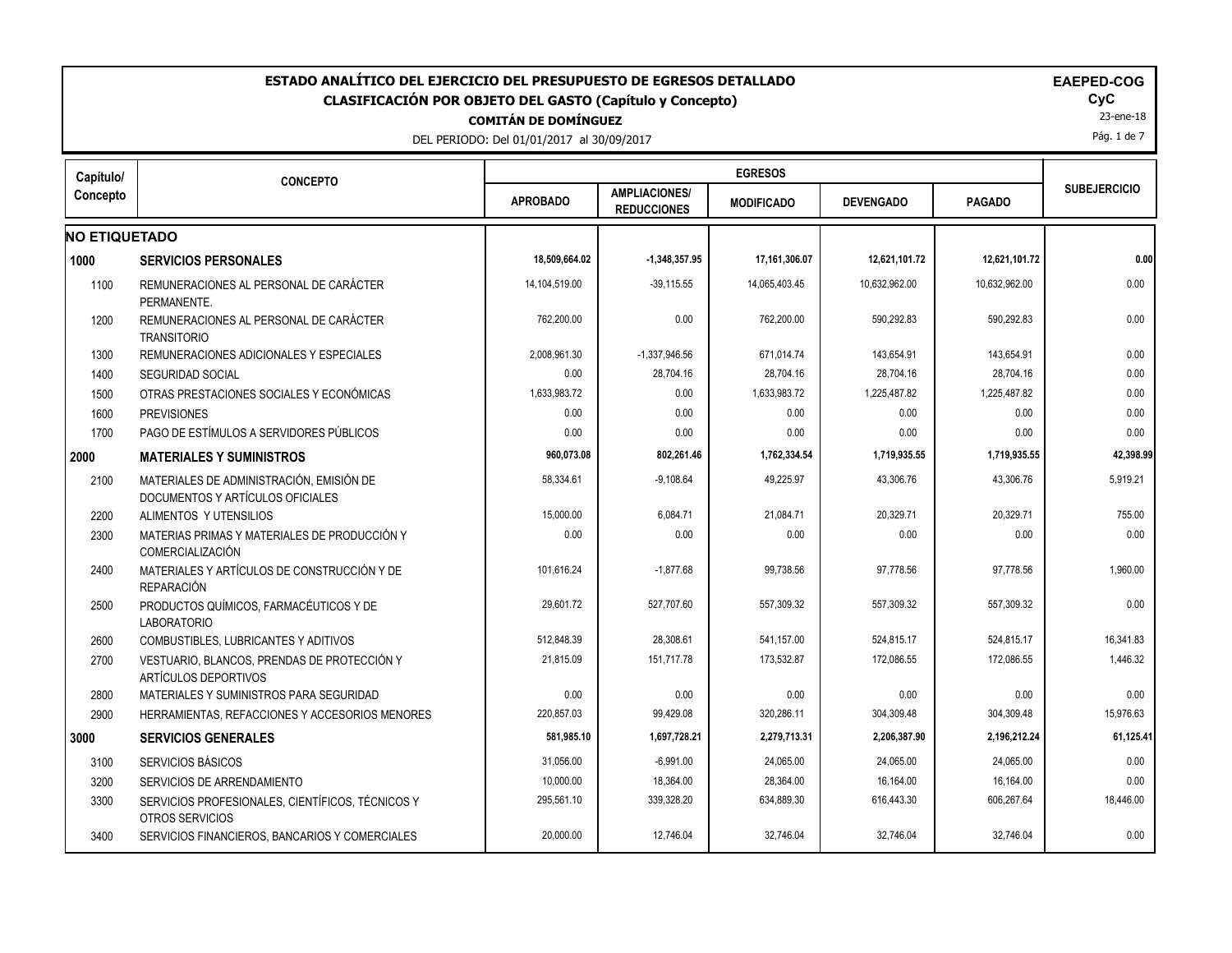# **COMITÁN DE DOMÍNGUEZ** ESTADO ANALÍTICO DEL EJERCICIO DEL PRESUPUESTO DE EGRESOS DETALLADO<br>CLASIFICACIÓN POR OBJETO DEL GASTO (Capítulo y Concepto) **ELAGO**COGO COGO COGO COGOCO **CLASIFICACIÓN POR OBJETO DEL GASTO (Capítulo y Concepto) CyC**

DEL PERIODO: Del 01/01/2017 al 30/09/2017

| <b>EAEPED-COG</b> |  |
|-------------------|--|
|-------------------|--|

23-ene-18

Pág. 2 de 7

| Capítulo/ | <b>CONCEPTO</b>                                             |                 |                                            |                   |                  |               |                     |
|-----------|-------------------------------------------------------------|-----------------|--------------------------------------------|-------------------|------------------|---------------|---------------------|
| Concepto  |                                                             | <b>APROBADO</b> | <b>AMPLIACIONES/</b><br><b>REDUCCIONES</b> | <b>MODIFICADO</b> | <b>DEVENGADO</b> | <b>PAGADO</b> | <b>SUBEJERCICIO</b> |
| 3500      | SERVICIOS DE INSTALACIÓN, REPARACIÓN,                       | 167.000.00      | 350,996.10                                 | 517,996.10        | 513,448.23       | 513,448.23    | 4,547.87            |
|           | MANTENIMIENTO Y CONSERVACIÓN                                |                 |                                            |                   |                  |               |                     |
| 3600      | SERVICIOS DE COMUNICACIÓN SOCIAL Y PUBLICIDAD               | 20,000.00       | 74,907.92                                  | 94,907.92         | 94,777.45        | 94,777.45     | 130.47              |
| 3700      | SERVICIOS DE TRASLADO Y VIÁTICOS                            | 20,000.00       | 11,629.96                                  | 31,629.96         | 15,462.88        | 15,462.88     | 16,167.08           |
| 3800      | SERVICIOS OFICIALES                                         | 5,000.00        | $-5,000.00$                                | 0.00              | 0.00             | 0.00          | 0.00                |
| 3900      | OTROS SERVICIOS GENERALES                                   | 13,368.00       | 901,746.99                                 | 915,114.99        | 893,281.00       | 893,281.00    | 21,833.99           |
| 4000      | TRANSFERENCIAS, ASIGNACIONES, SUBSIDIOS Y OTRAS AYI         | 190,504.80      | 237,025.94                                 | 427,530.74        | 427,530.74       | 427,530.74    | 0.00                |
| 4100      | TRANSFERENCIAS INTERNAS Y ASIGNACIONES AL SECTOR<br>PÚBLICO | 0.00            | 0.00                                       | 0.00              | 0.00             | 0.00          | 0.00                |
| 4200      | TRANSFERENCIAS AL RESTO DEL SECTOR PÚBLICO                  | 0.00            | 0.00                                       | 0.00              | 0.00             | 0.00          | 0.00                |
| 4300      | SUBSIDIOS Y SUBVENCIONES                                    | 0.00            | 0.00                                       | 0.00              | 0.00             | 0.00          | 0.00                |
| 4400      | AYUDAS SOCIALES                                             | 190,504.80      | 237,025.94                                 | 427,530.74        | 427,530.74       | 427,530.74    | 0.00                |
| 4500      | PENSIONES Y JUBILACIONES                                    | 0.00            | 0.00                                       | 0.00              | 0.00             | 0.00          | 0.00                |
| 4600      | TRANSFERENCIAS A FIDEICOMISOS, MANDATOS Y OTROS<br>ANÁLOGOS | 0.00            | 0.00                                       | 0.00              | 0.00             | 0.00          | 0.00                |
| 4700      | TRANSFERENCIAS A LA SEGURIDAD SOCIAL                        | 0.00            | 0.00                                       | 0.00              | 0.00             | 0.00          | 0.00                |
| 4800      | <b>DONATIVOS</b>                                            | 0.00            | 0.00                                       | 0.00              | 0.00             | 0.00          | 0.00                |
| 4900      | <b>TRANSFERENCIAS AL EXTERIOR</b>                           | 0.00            | 0.00                                       | 0.00              | 0.00             | 0.00          | 0.00                |
| 5000      | <b>BIENES MUEBLES, INMUEBLES E INTANGIBLES</b>              | 5,334.00        | 191,541.00                                 | 196,875.00        | 196,875.00       | 196,875.00    | 0.00                |
| 5100      | MOBILIARIO Y EQUIPO DE ADMINISTRACIÓN                       | 5,334.00        | 7,661.00                                   | 12,995.00         | 12,995.00        | 12,995.00     | 0.00                |
| 5200      | MOBILIARIO Y EQUIPO EDUCACIONAL Y RECREATIVO                | 0.00            | 0.00                                       | 0.00              | 0.00             | 0.00          | 0.00                |
| 5300      | EQUIPO E INSTRUMENTAL MÉDICO Y DE LABORATORIO               | 0.00            | 0.00                                       | 0.00              | 0.00             | 0.00          | 0.00                |
| 5400      | VEHÍCULOS Y EQUIPO DE TRANSPORTE                            | 0.00            | 0.00                                       | 0.00              | 0.00             | 0.00          | 0.00                |
| 5500      | EQUIPO DE DEFENSA Y SEGURIDAD                               | 0.00            | 0.00                                       | 0.00              | 0.00             | 0.00          | 0.00                |
| 5600      | MAQUINARIA, OTROS EQUIPOS Y HERRAMIENTAS                    | 0.00            | 183,880.00                                 | 183,880.00        | 183,880.00       | 183,880.00    | 0.00                |
| 5700      | ACTIVOS BIOLÓGICOS                                          | 0.00            | 0.00                                       | 0.00              | 0.00             | 0.00          | 0.00                |
| 5800      | <b>BIENES INMUEBLES</b>                                     | 0.00            | 0.00                                       | 0.00              | 0.00             | 0.00          | 0.00                |
| 5900      | <b>ACTIVOS INTANGIBLES</b>                                  | 0.00            | 0.00                                       | 0.00              | 0.00             | 0.00          | 0.00                |
| 6000      | <b>INVERSIÓN PÚBLICA</b>                                    | 0.00            | 0.00                                       | 0.00              | 0.00             | 0.00          | 0.00                |
| 6100      | OBRA PÚBLICA EN BIENES DE DOMINIO PÚBLICO                   | 0.00            | 0.00                                       | 0.00              | 0.00             | 0.00          | 0.00                |
| 6200      | OBRA PÚBLICA EN BIENES DE DOMINIO PROPIO                    | 0.00            | 0.00                                       | 0.00              | 0.00             | 0.00          | 0.00                |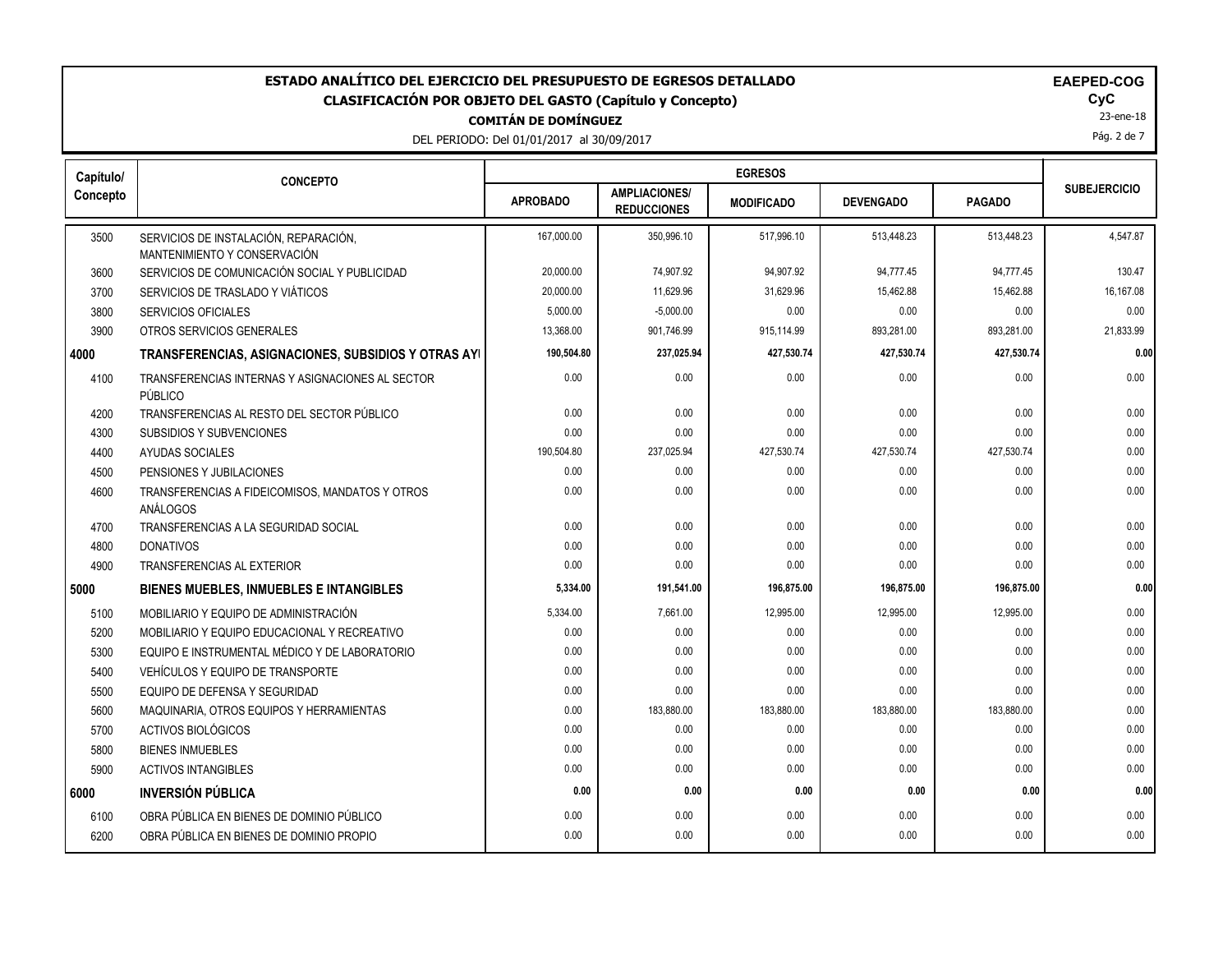# **COMITÁN DE DOMÍNGUEZ** ESTADO ANALÍTICO DEL EJERCICIO DEL PRESUPUESTO DE EGRESOS DETALLADO<br>CLASIFICACIÓN POR OBJETO DEL GASTO (Capítulo y Concepto) **ELAGO**COGO COGO COGOCO COGOCOCO **CLASIFICACIÓN POR OBJETO DEL GASTO (Capítulo y Concepto) CyC**

DEL PERIODO: Del 01/01/2017 al 30/09/2017

23-ene-18

Pág. 3 de 7

| Capítulo/         | <b>CONCEPTO</b>                                                         |                 |                                            |                   |                  |               |                     |
|-------------------|-------------------------------------------------------------------------|-----------------|--------------------------------------------|-------------------|------------------|---------------|---------------------|
| Concepto          |                                                                         | <b>APROBADO</b> | <b>AMPLIACIONES/</b><br><b>REDUCCIONES</b> | <b>MODIFICADO</b> | <b>DEVENGADO</b> | <b>PAGADO</b> | <b>SUBEJERCICIO</b> |
| 6300              | PROYECTOS PRODUCTIVOS Y ACCIONES DE FOMENTO                             | 0.00            | 0.00                                       | 0.00              | 0.00             | 0.00          | 0.00                |
| 7000              | <b>INVERSIONES FINANCIERAS Y OTRAS PROVISIONES</b>                      | 0.00            | 0.00                                       | 0.00              | 0.00             | 0.00          | 0.00                |
| 7100              | INVERSIONES PARA EL FOMENTO DE ACTIVIDADES<br><b>PRODUCTIVAS</b>        | 0.00            | 0.00                                       | 0.00              | 0.00             | 0.00          | 0.00                |
| 7200              | ACCIONES Y PARTICIPACIONES DE CAPITAL                                   | 0.00            | 0.00                                       | 0.00              | 0.00             | 0.00          | 0.00                |
| 7300              | COMPRA DE TÍTULOS Y VALORES                                             | 0.00            | 0.00                                       | 0.00              | 0.00             | 0.00          | 0.00                |
| 7400              | CONCESIÓN DE PRÉSTAMOS                                                  | 0.00            | 0.00                                       | 0.00              | 0.00             | 0.00          | 0.00                |
| 7500              | INVERSIONES EN FIDEICOMISOS, MANDATOS Y OTROS<br>ANÁLOGOS               | 0.00            | 0.00                                       | 0.00              | 0.00             | 0.00          | 0.00                |
| 7600              | OTRAS INVERSIONES FINANCIERAS                                           | 0.00            | 0.00                                       | 0.00              | 0.00             | 0.00          | 0.00                |
| 7900              | PROVISIONES PARA CONTINGENCIAS Y OTRAS<br><b>EROGACIONES ESPECIALES</b> | 0.00            | 0.00                                       | 0.00              | 0.00             | 0.00          | 0.00                |
| 8000              | <b>PARTICIPACIONES Y APORTACIONES</b>                                   | 0.00            | 0.00                                       | 0.00              | 0.00             | 0.00          | 0.00                |
| 8100              | <b>PARTICIPACIONES</b>                                                  | 0.00            | 0.00                                       | 0.00              | 0.00             | 0.00          | 0.00                |
| 8300              | <b>APORTACIONES</b>                                                     | 0.00            | 0.00                                       | 0.00              | 0.00             | 0.00          | 0.00                |
| 8500              | <b>CONVENIOS</b>                                                        | 0.00            | 0.00                                       | 0.00              | 0.00             | 0.00          | 0.00                |
| 9000              | <b>DEUDA PÚBLICA</b>                                                    | 0.00            | 400,000.00                                 | 400,000.00        | 400,000.00       | 400,000.00    | 0.00                |
| 9100              | AMORTIZACIÓN DE LA DEUDA PÚBLICA                                        | 0.00            | 400,000.00                                 | 400,000.00        | 400,000.00       | 400,000.00    | 0.00                |
| 9200              | INTERESES DE LA DEUDA PÚBLICA                                           | 0.00            | 0.00                                       | 0.00              | 0.00             | 0.00          | 0.00                |
| 9300              | COMISIONES DE LA DEUDA PÚBLICA                                          | 0.00            | 0.00                                       | 0.00              | 0.00             | 0.00          | 0.00                |
| 9400              | GASTOS DE LA DEUDA PÚBLICA                                              | 0.00            | 0.00                                       | 0.00              | 0.00             | 0.00          | 0.00                |
| 9500              | <b>COSTO POR COBERTURAS</b>                                             | 0.00            | 0.00                                       | 0.00              | 0.00             | 0.00          | 0.00                |
| 9600              | APOYOS FINANCIEROS                                                      | 0.00            | 0.00                                       | 0.00              | 0.00             | 0.00          | 0.00                |
| 9900              | ADEUDOS DE EJERCICIOS FISCALES ANTERIORES<br>(ADEFAS)                   | 0.00            | 0.00                                       | 0.00              | 0.00             | 0.00          | 0.00                |
| <b>ETIQUETADO</b> |                                                                         |                 |                                            |                   |                  |               |                     |
| 1000              | <b>SERVICIOS PERSONALES</b>                                             | 0.00            | 0.00                                       | 0.00              | 0.00             | 0.00          | 0.00                |
| 1100              | REMUNERACIONES AL PERSONAL DE CARÁCTER<br>PERMANENTE.                   | 0.00            | 0.00                                       | 0.00              | 0.00             | 0.00          | 0.00                |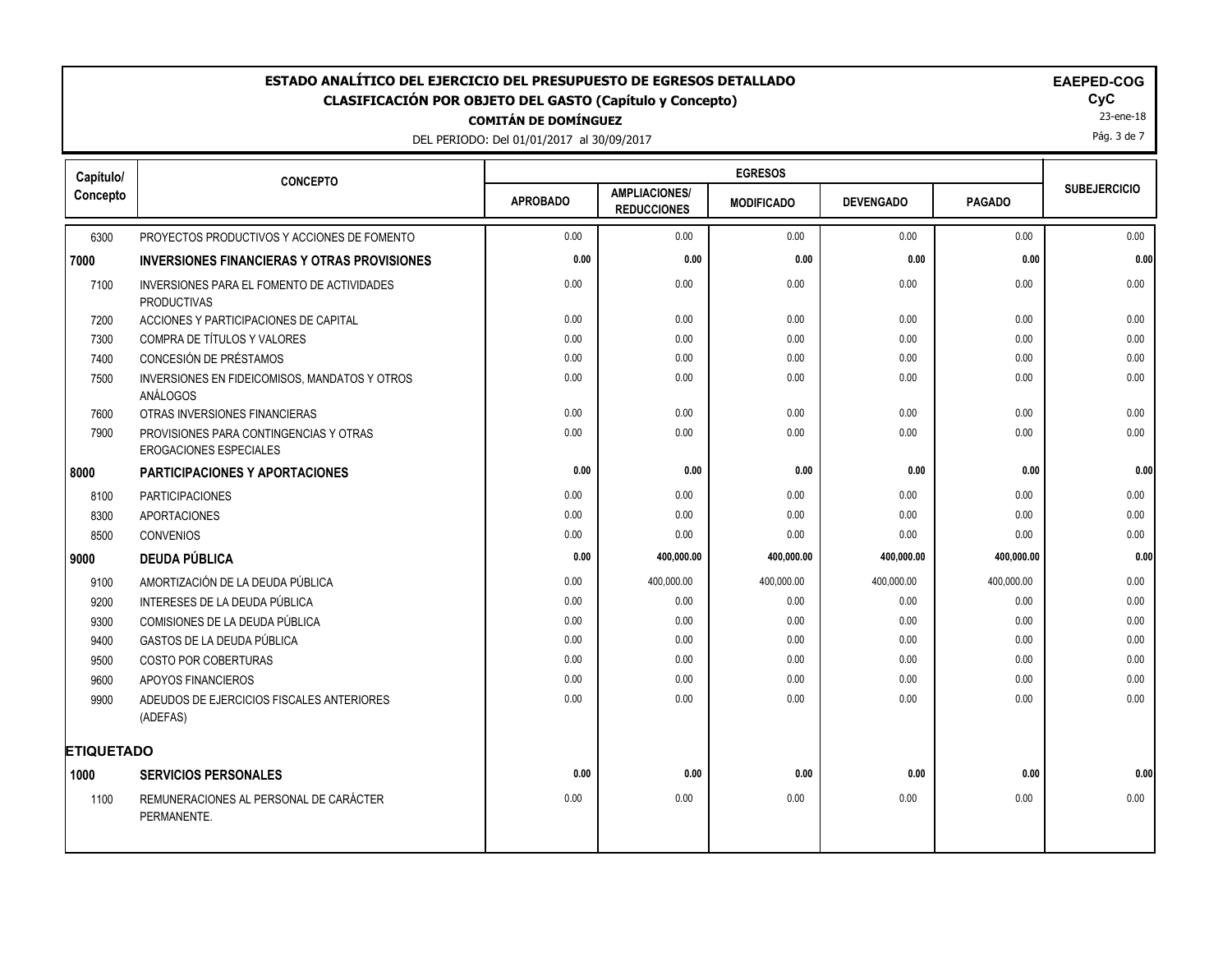#### **COMITÁN DE DOMÍNGUEZ ESTADO ANALÍTICO DEL EJERCICIO DEL PRESUPUESTO DE EGRESOS DETALLADO EAEPED-COG CLASIFICACIÓN POR OBJETO DEL GASTO (Capítulo y Concepto) CyC**

|                                          |  | ---------------------- |  |  |
|------------------------------------------|--|------------------------|--|--|
| DEL BEBIODO: Del 01/01/2017, al 20/00/20 |  |                        |  |  |

23-ene-18

Pág. 4 de 7

| Capítulo/ | <b>CONCEPTO</b>                                                              |                 |                                            |                   |                  |               |                     |
|-----------|------------------------------------------------------------------------------|-----------------|--------------------------------------------|-------------------|------------------|---------------|---------------------|
| Concepto  |                                                                              | <b>APROBADO</b> | <b>AMPLIACIONES/</b><br><b>REDUCCIONES</b> | <b>MODIFICADO</b> | <b>DEVENGADO</b> | <b>PAGADO</b> | <b>SUBEJERCICIO</b> |
| 1200      | REMUNERACIONES AL PERSONAL DE CARÁCTER<br><b>TRANSITORIO</b>                 | 0.00            | 0.00                                       | 0.00              | 0.00             | 0.00          | 0.00                |
| 1300      | REMUNERACIONES ADICIONALES Y ESPECIALES                                      | 0.00            | 0.00                                       | 0.00              | 0.00             | 0.00          | 0.00                |
| 1400      | <b>SEGURIDAD SOCIAL</b>                                                      | 0.00            | 0.00                                       | 0.00              | 0.00             | 0.00          | 0.00                |
| 1500      | OTRAS PRESTACIONES SOCIALES Y ECONÓMICAS                                     | 0.00            | 0.00                                       | 0.00              | 0.00             | 0.00          | 0.00                |
| 1600      | <b>PREVISIONES</b>                                                           | 0.00            | 0.00                                       | 0.00              | 0.00             | 0.00          | 0.00                |
| 1700      | PAGO DE ESTÍMULOS A SERVIDORES PÚBLICOS                                      | 0.00            | 0.00                                       | 0.00              | 0.00             | 0.00          | 0.00                |
| 2000      | <b>MATERIALES Y SUMINISTROS</b>                                              | 0.00            | 0.00                                       | 0.00              | 0.00             | 0.00          | 0.00                |
| 2100      | MATERIALES DE ADMINISTRACIÓN, EMISIÓN DE<br>DOCUMENTOS Y ARTÍCULOS OFICIALES | 0.00            | 0.00                                       | 0.00              | 0.00             | 0.00          | 0.00                |
| 2200      | ALIMENTOS Y UTENSILIOS                                                       | 0.00            | 0.00                                       | 0.00              | 0.00             | 0.00          | 0.00                |
| 2300      | MATERIAS PRIMAS Y MATERIALES DE PRODUCCIÓN Y<br>COMERCIALIZACIÓN             | 0.00            | 0.00                                       | 0.00              | 0.00             | 0.00          | 0.00                |
| 2400      | MATERIALES Y ARTÍCULOS DE CONSTRUCCIÓN Y DE<br><b>REPARACIÓN</b>             | 0.00            | 0.00                                       | 0.00              | 0.00             | 0.00          | 0.00                |
| 2500      | PRODUCTOS QUÍMICOS, FARMACÉUTICOS Y DE<br><b>LABORATORIO</b>                 | 0.00            | 0.00                                       | 0.00              | 0.00             | 0.00          | 0.00                |
| 2600      | COMBUSTIBLES, LUBRICANTES Y ADITIVOS                                         | 0.00            | 0.00                                       | 0.00              | 0.00             | 0.00          | 0.00                |
| 2700      | VESTUARIO, BLANCOS, PRENDAS DE PROTECCIÓN Y<br>ARTÍCULOS DEPORTIVOS          | 0.00            | 0.00                                       | 0.00              | 0.00             | 0.00          | 0.00                |
| 2800      | MATERIALES Y SUMINISTROS PARA SEGURIDAD                                      | 0.00            | 0.00                                       | 0.00              | 0.00             | 0.00          | 0.00                |
| 2900      | HERRAMIENTAS, REFACCIONES Y ACCESORIOS MENORES                               | 0.00            | 0.00                                       | 0.00              | 0.00             | 0.00          | 0.00                |
| 3000      | <b>SERVICIOS GENERALES</b>                                                   | 0.00            | 0.00                                       | 0.00              | 0.00             | 0.00          | 0.00                |
| 3100      | SERVICIOS BÁSICOS                                                            | 0.00            | 0.00                                       | 0.00              | 0.00             | 0.00          | 0.00                |
| 3200      | SERVICIOS DE ARRENDAMIENTO                                                   | 0.00            | 0.00                                       | 0.00              | 0.00             | 0.00          | 0.00                |
| 3300      | SERVICIOS PROFESIONALES, CIENTÍFICOS, TÉCNICOS Y<br>OTROS SERVICIOS          | 0.00            | 0.00                                       | 0.00              | 0.00             | 0.00          | 0.00                |
| 3400      | SERVICIOS FINANCIEROS, BANCARIOS Y COMERCIALES                               | 0.00            | 0.00                                       | 0.00              | 0.00             | 0.00          | 0.00                |
| 3500      | SERVICIOS DE INSTALACIÓN, REPARACIÓN,<br>MANTENIMIENTO Y CONSERVACIÓN        | 0.00            | 0.00                                       | 0.00              | 0.00             | 0.00          | 0.00                |
| 3600      | SERVICIOS DE COMUNICACIÓN SOCIAL Y PUBLICIDAD                                | 0.00            | 0.00                                       | 0.00              | 0.00             | 0.00          | 0.00                |
| 3700      | SERVICIOS DE TRASLADO Y VIÁTICOS                                             | 0.00            | 0.00                                       | 0.00              | 0.00             | 0.00          | 0.00                |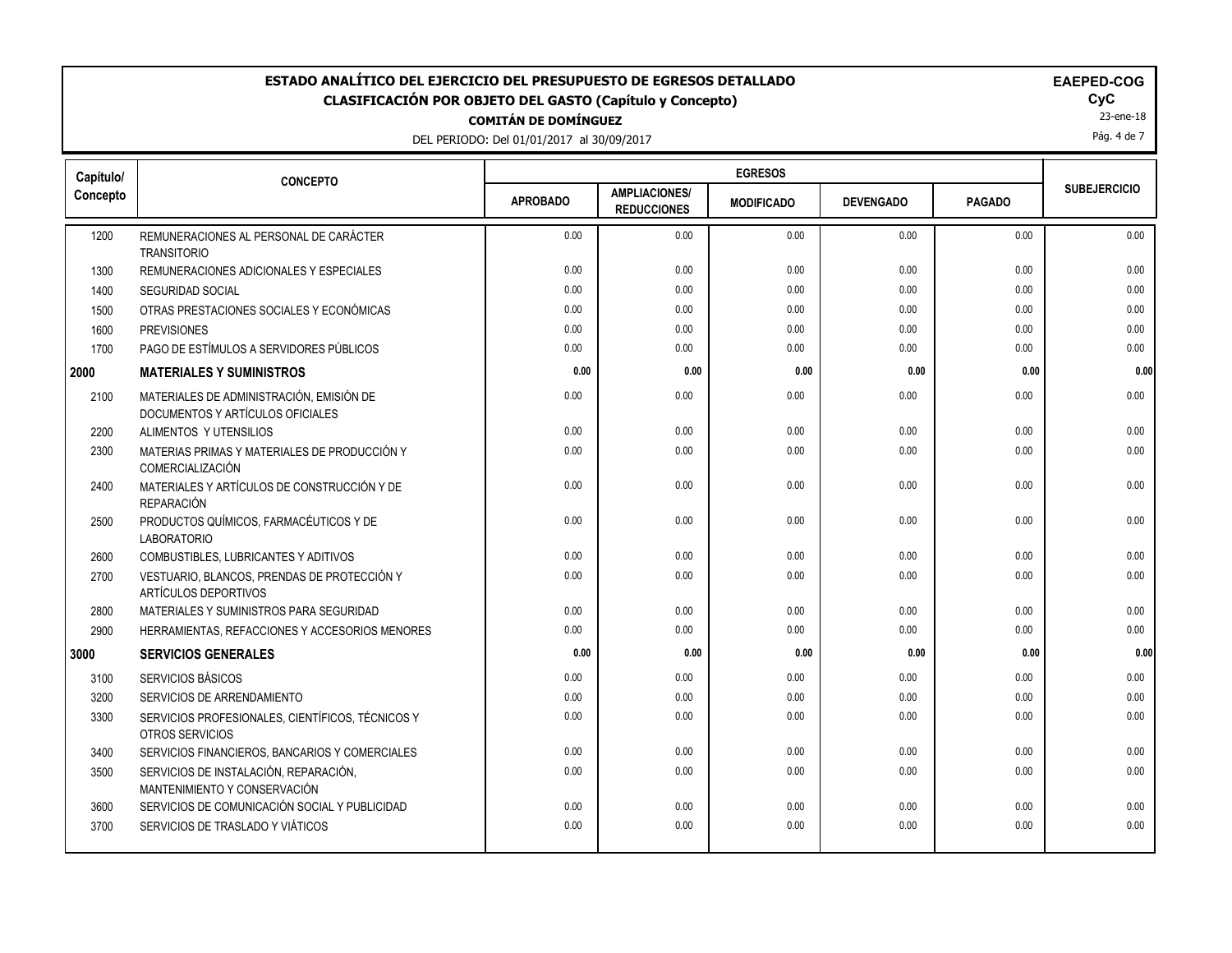## **COMITÁN DE DOMÍNGUEZ ESTADO ANALÍTICO DEL EJERCICIO DEL PRESUPUESTO DE EGRESOS DETALLADO EAEPED-COG CLASIFICACIÓN POR OBJETO DEL GASTO (Capítulo y Concepto) CyC**

DEL PERIODO: Del 01/01/2017 al 30/09/2017

23-ene-18

Pág. 5 de 7

| Capítulo/<br>Concepto | <b>CONCEPTO</b>                                             |                 |                                            | <b>EGRESOS</b>    |                  |               |                     |  |  |
|-----------------------|-------------------------------------------------------------|-----------------|--------------------------------------------|-------------------|------------------|---------------|---------------------|--|--|
|                       |                                                             | <b>APROBADO</b> | <b>AMPLIACIONES/</b><br><b>REDUCCIONES</b> | <b>MODIFICADO</b> | <b>DEVENGADO</b> | <b>PAGADO</b> | <b>SUBEJERCICIO</b> |  |  |
| 3800                  | <b>SERVICIOS OFICIALES</b>                                  | 0.00            | 0.00                                       | 0.00              | 0.00             | 0.00          | 0.00                |  |  |
| 3900                  | OTROS SERVICIOS GENERALES                                   | 0.00            | 0.00                                       | 0.00              | 0.00             | 0.00          | 0.00                |  |  |
| 4000                  | TRANSFERENCIAS, ASIGNACIONES, SUBSIDIOS Y OTRAS AYI         | 0.00            | 0.00                                       | 0.00              | 0.00             | 0.00          | 0.00                |  |  |
| 4100                  | TRANSFERENCIAS INTERNAS Y ASIGNACIONES AL SECTOR<br>PÚBLICO | 0.00            | 0.00                                       | 0.00              | 0.00             | 0.00          | 0.00                |  |  |
| 4200                  | TRANSFERENCIAS AL RESTO DEL SECTOR PÚBLICO                  | 0.00            | 0.00                                       | 0.00              | 0.00             | 0.00          | 0.00                |  |  |
| 4300                  | SUBSIDIOS Y SUBVENCIONES                                    | 0.00            | 0.00                                       | 0.00              | 0.00             | 0.00          | 0.00                |  |  |
| 4400                  | AYUDAS SOCIALES                                             | 0.00            | 0.00                                       | 0.00              | 0.00             | 0.00          | 0.00                |  |  |
| 4500                  | PENSIONES Y JUBILACIONES                                    | 0.00            | 0.00                                       | 0.00              | 0.00             | 0.00          | 0.00                |  |  |
| 4600                  | TRANSFERENCIAS A FIDEICOMISOS, MANDATOS Y OTROS<br>ANÁLOGOS | 0.00            | 0.00                                       | 0.00              | 0.00             | 0.00          | 0.00                |  |  |
| 4700                  | TRANSFERENCIAS A LA SEGURIDAD SOCIAL                        | 0.00            | 0.00                                       | 0.00              | 0.00             | 0.00          | 0.00                |  |  |
| 4800                  | <b>DONATIVOS</b>                                            | 0.00            | 0.00                                       | 0.00              | 0.00             | 0.00          | 0.00                |  |  |
| 4900                  | <b>TRANSFERENCIAS AL EXTERIOR</b>                           | 0.00            | 0.00                                       | 0.00              | 0.00             | 0.00          | 0.00                |  |  |
| 5000                  | <b>BIENES MUEBLES, INMUEBLES E INTANGIBLES</b>              | 0.00            | 0.00                                       | 0.00              | 0.00             | 0.00          | 0.00                |  |  |
| 5100                  | MOBILIARIO Y EQUIPO DE ADMINISTRACIÓN                       | 0.00            | 0.00                                       | 0.00              | 0.00             | 0.00          | 0.00                |  |  |
| 5200                  | MOBILIARIO Y EQUIPO EDUCACIONAL Y RECREATIVO                | 0.00            | 0.00                                       | 0.00              | 0.00             | 0.00          | 0.00                |  |  |
| 5300                  | EQUIPO E INSTRUMENTAL MÉDICO Y DE LABORATORIO               | 0.00            | 0.00                                       | 0.00              | 0.00             | 0.00          | 0.00                |  |  |
| 5400                  | VEHÍCULOS Y EQUIPO DE TRANSPORTE                            | 0.00            | 0.00                                       | 0.00              | 0.00             | 0.00          | 0.00                |  |  |
| 5500                  | EQUIPO DE DEFENSA Y SEGURIDAD                               | 0.00            | 0.00                                       | 0.00              | 0.00             | 0.00          | 0.00                |  |  |
| 5600                  | MAQUINARIA, OTROS EQUIPOS Y HERRAMIENTAS                    | 0.00            | 0.00                                       | 0.00              | 0.00             | 0.00          | 0.00                |  |  |
| 5700                  | ACTIVOS BIOLÓGICOS                                          | 0.00            | 0.00                                       | 0.00              | 0.00             | 0.00          | 0.00                |  |  |
| 5800                  | <b>BIENES INMUEBLES</b>                                     | 0.00            | 0.00                                       | 0.00              | 0.00             | 0.00          | 0.00                |  |  |
| 5900                  | <b>ACTIVOS INTANGIBLES</b>                                  | 0.00            | 0.00                                       | 0.00              | 0.00             | 0.00          | 0.00                |  |  |
| 6000                  | <b>INVERSIÓN PÚBLICA</b>                                    | 0.00            | 0.00                                       | 0.00              | 0.00             | 0.00          | 0.00                |  |  |
| 6100                  | OBRA PÚBLICA EN BIENES DE DOMINIO PÚBLICO                   | 0.00            | 0.00                                       | 0.00              | 0.00             | 0.00          | 0.00                |  |  |
| 6200                  | OBRA PÚBLICA EN BIENES DE DOMINIO PROPIO                    | 0.00            | 0.00                                       | 0.00              | 0.00             | 0.00          | 0.00                |  |  |
| 6300                  | PROYECTOS PRODUCTIVOS Y ACCIONES DE FOMENTO                 | 0.00            | 0.00                                       | 0.00              | 0.00             | 0.00          | 0.00                |  |  |
| 7000                  | <b>INVERSIONES FINANCIERAS Y OTRAS PROVISIONES</b>          | 0.00            | 0.00                                       | 0.00              | 0.00             | 0.00          | 0.00                |  |  |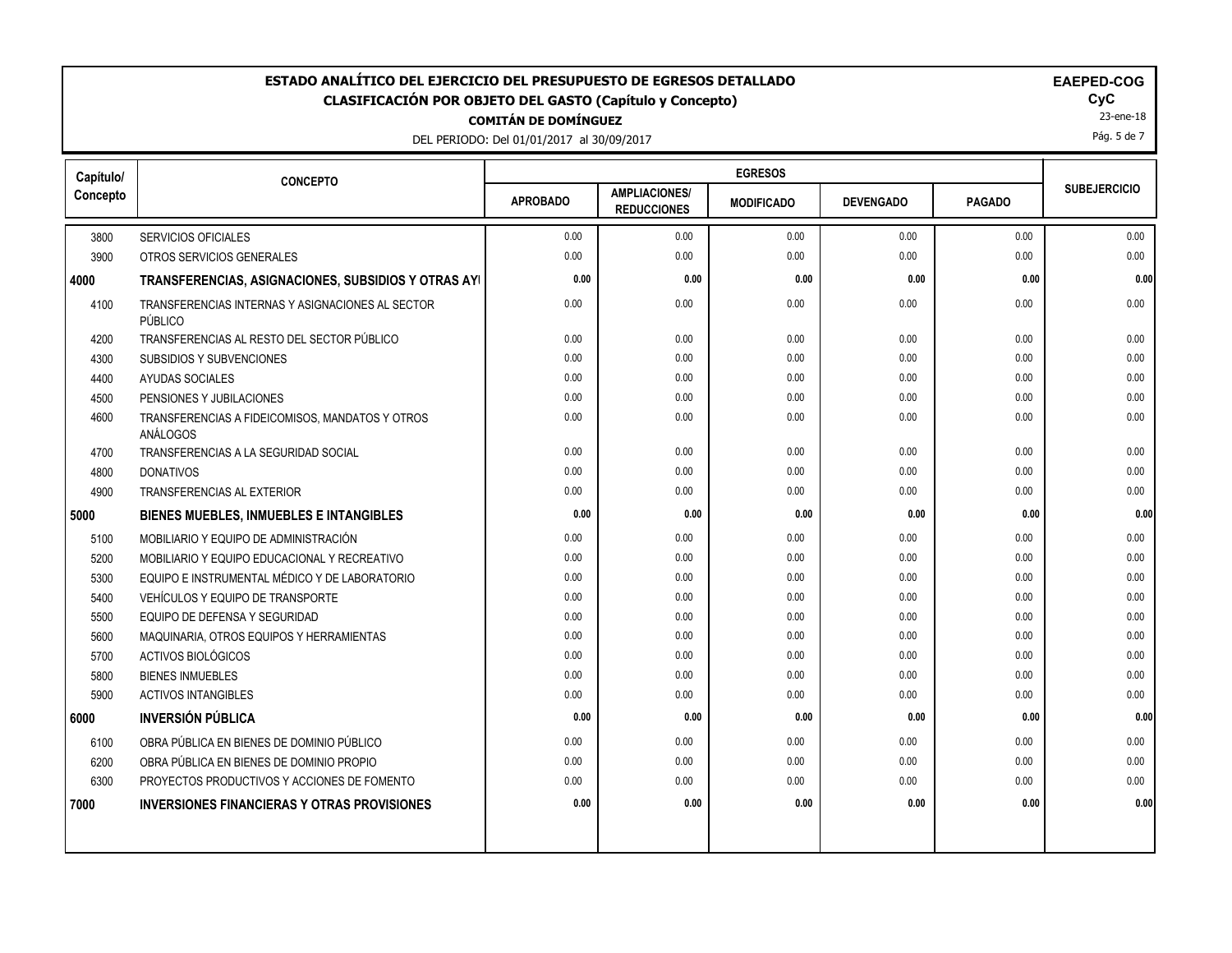## **COMITÁN DE DOMÍNGUEZ** ESTADO ANALÍTICO DEL EJERCICIO DEL PRESUPUESTO DE EGRESOS DETALLADO<br>CLASIFICACIÓN POR OBJETO DEL GASTO (Capítulo y Concepto) **EL CASIFICACIÓN DEL GASTO (Capítulo y Concept**o) **CLASIFICACIÓN POR OBJETO DEL GASTO (Capítulo y Concepto) CyC**

DEL PERIODO: Del 01/01/2017 al 30/09/2017

|          | TO (capitulo y collectio) |  |
|----------|---------------------------|--|
| -------- |                           |  |

|  |  |  | <b>EAEPED-COG</b> |  |
|--|--|--|-------------------|--|
|--|--|--|-------------------|--|

23-ene-18

Pág. 6 de 7

| Capítulo/ | <b>CONCEPTO</b>                                                  |                 |                                            |                   |                  |               |                     |
|-----------|------------------------------------------------------------------|-----------------|--------------------------------------------|-------------------|------------------|---------------|---------------------|
| Concepto  |                                                                  | <b>APROBADO</b> | <b>AMPLIACIONES/</b><br><b>REDUCCIONES</b> | <b>MODIFICADO</b> | <b>DEVENGADO</b> | <b>PAGADO</b> | <b>SUBEJERCICIO</b> |
| 7100      | INVERSIONES PARA EL FOMENTO DE ACTIVIDADES<br><b>PRODUCTIVAS</b> | 0.00            | 0.00                                       | 0.00              | 0.00             | 0.00          | 0.00                |
| 7200      | ACCIONES Y PARTICIPACIONES DE CAPITAL                            | 0.00            | 0.00                                       | 0.00              | 0.00             | 0.00          | 0.00                |
| 7300      | COMPRA DE TÍTULOS Y VALORES                                      | 0.00            | 0.00                                       | 0.00              | 0.00             | 0.00          | 0.00                |
| 7400      | CONCESIÓN DE PRÉSTAMOS                                           | 0.00            | 0.00                                       | 0.00              | 0.00             | 0.00          | 0.00                |
| 7500      | INVERSIONES EN FIDEICOMISOS, MANDATOS Y OTROS<br>ANÁLOGOS        | 0.00            | 0.00                                       | 0.00              | 0.00             | 0.00          | 0.00                |
| 7600      | OTRAS INVERSIONES FINANCIERAS                                    | 0.00            | 0.00                                       | 0.00              | 0.00             | 0.00          | 0.00                |
| 7900      | PROVISIONES PARA CONTINGENCIAS Y OTRAS<br>EROGACIONES ESPECIALES | 0.00            | 0.00                                       | 0.00              | 0.00             | 0.00          | 0.00                |
| 8000      | PARTICIPACIONES Y APORTACIONES                                   | 0.00            | 0.00                                       | 0.00              | 0.00             | 0.00          | 0.00                |
| 8100      | <b>PARTICIPACIONES</b>                                           | 0.00            | 0.00                                       | 0.00              | 0.00             | 0.00          | 0.00                |
| 8300      | <b>APORTACIONES</b>                                              | 0.00            | 0.00                                       | 0.00              | 0.00             | 0.00          | 0.00                |
| 8500      | CONVENIOS                                                        | 0.00            | 0.00                                       | 0.00              | 0.00             | 0.00          | 0.00                |
| 9000      | <b>DEUDA PÚBLICA</b>                                             | 0.00            | 0.00                                       | 0.00              | 0.00             | 0.00          | 0.00                |
| 9100      | AMORTIZACIÓN DE LA DEUDA PÚBLICA                                 | 0.00            | 0.00                                       | 0.00              | 0.00             | 0.00          | 0.00                |
| 9200      | INTERESES DE LA DEUDA PÚBLICA                                    | 0.00            | 0.00                                       | 0.00              | 0.00             | 0.00          | 0.00                |
| 9300      | COMISIONES DE LA DEUDA PÚBLICA                                   | 0.00            | 0.00                                       | 0.00              | 0.00             | 0.00          | 0.00                |
| 9400      | GASTOS DE LA DEUDA PÚBLICA                                       | 0.00            | 0.00                                       | 0.00              | 0.00             | 0.00          | 0.00                |
| 9500      | COSTO POR COBERTURAS                                             | 0.00            | 0.00                                       | 0.00              | 0.00             | 0.00          | 0.00                |
| 9600      | APOYOS FINANCIEROS                                               | 0.00            | 0.00                                       | 0.00              | 0.00             | 0.00          | 0.00                |
| 9900      | ADEUDOS DE EJERCICIOS FISCALES ANTERIORES<br>(ADEFAS)            | 0.00            | 0.00                                       | 0.00              | 0.00             | 0.00          | 0.00                |
|           |                                                                  |                 |                                            |                   |                  |               |                     |
|           |                                                                  |                 |                                            |                   |                  |               |                     |
|           |                                                                  |                 |                                            |                   |                  |               |                     |
|           |                                                                  |                 |                                            |                   |                  |               |                     |